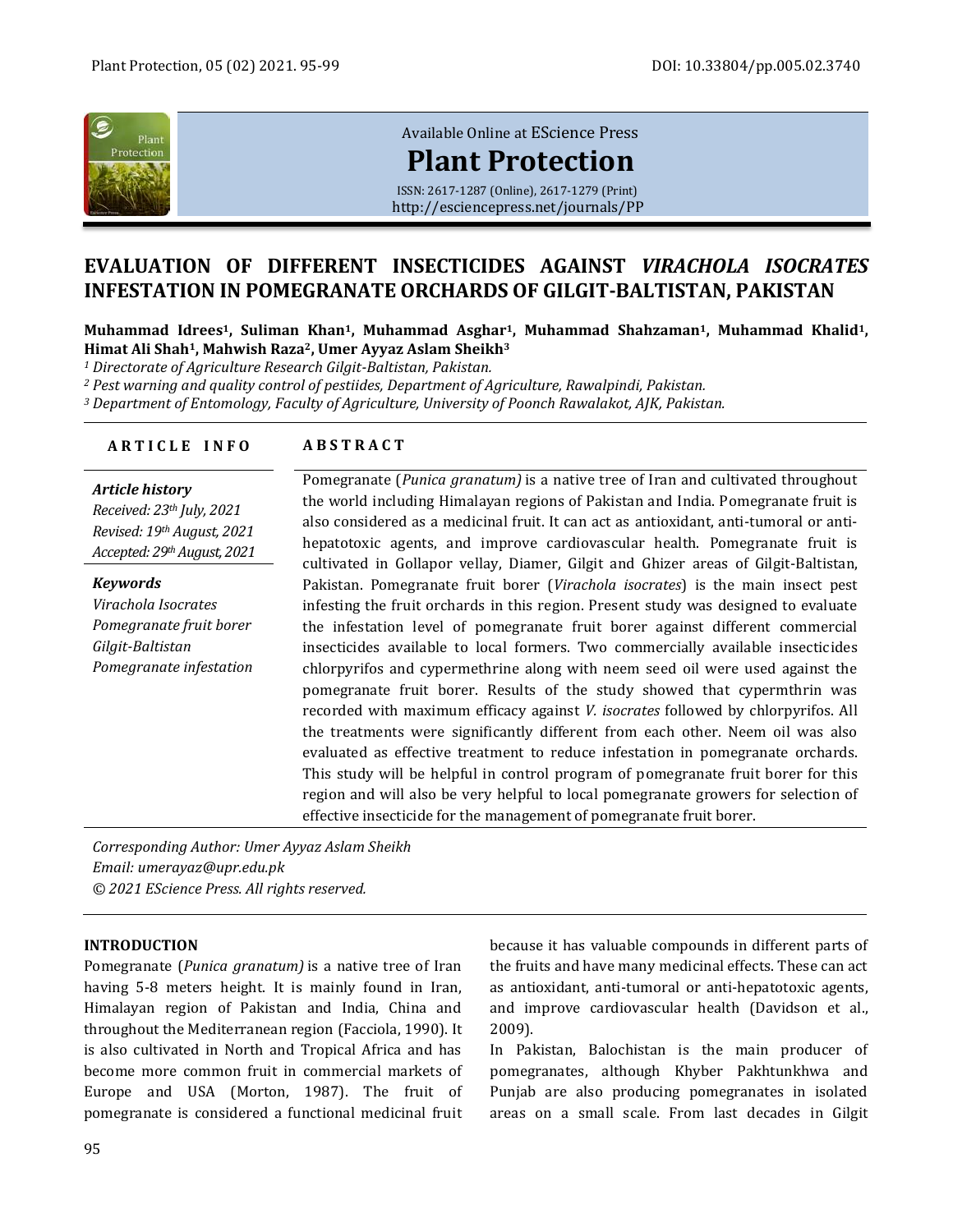Baltistan it is rapidly grown in Diamer, Gilgit and Ghizer areas (Aslam et al., 2006).

Pomegranate fruit is attacked by various insect pests. Among them pomegranate borer is a main pest which attacks it and reduces yield up to 50% to 90% (Gupta and Dybey, 2003). The caterpillars feed on seeds by boring the fruit. The fruit carry holes, rots and drops. Severe damage on 30 to 40 days old fruits specially from April to August (Murugan and Thirumurugan, 2001).

Pomegranate is attacked by more than forty five insect pests (Butani, 1979) of which pomegranate fruit borer (*Virachola isocrates* ) is the main insect pest infesting both cultivated and wild pomegranate. It is also known as Anar butterfly in India and Pakistan (Singh and Singh, 2000). This pest has been reported to cause 40-90 per cent damage in pomegranate orchards (Atwal, 1986). It is a direct pest of regular occurrence, the caterpillars of which bore into developing fruit and feed on the seeds. The holes made by the larva invite secondary infection causing fruit to rot and drop (Kambrekar et al., 2015). The most effective control of this insect pest is the chemical control. Organophosphates and pyrethroids are reported as most effective insecticides group against this pest (Balikai et al., 2011).

Keeping in view the importance of pomegranate crop in Gilgit-Baltistan and the economic importance of pomegranate fruit borer which is a major insect pest of pomegranate in this region, the present study was conducted. Results of this experiment will be helpful in control program of pomegranate fruit borer for this

region and will also be very helpful to local pomegranate growers for selection of effective insecticide for the management of pomegranate fruit borer.

# **MATERIAL AND METHODS**

The study was designed to evaluate the susceptibility level of pomegranate fruit borer against different commercial insecticides available to local farmers in Gilgit-Baltistan, Pakistan. Study was conducted in pomegranate field areas of Directorate of Agriculture Research in Gullapor valley Gilgit-Baltistan, Pakistan during the 2018.

Two commercially available insecticides chlorpyrifos and cypermethrin along with Neem seed oil were used against the pomegranate fruit borer (Table 1). For insecticidal sprays Knapsack spryer was used in pomegranate orchards. Two field sprays were applied during the experiment with twenty days' interval after the first field spray at petal fall stage. To estimate the infestation, 20 fruits from sample trees were randomly observed for damage. Each fruit sample was examined in suitable light conditions and recorded how many of these showed infestation. The infestation (%) percentage caused by pomegranate fruit borer was calculated. Observations on fruit infestation for different treatments were recorded before first spray (pre-spray) and thereafter the data were recorded 10, 20 and 30 days after each spray application. Randomized Complete Block Design was laid down for this field experiment with three replications. Statistics 8.1 software was used for data analysis and Microcal Origin was used for graphical presentation of data.

| rable 11 inocentrato (treatmento) abea in the experiment. |                  |                        |                    |  |  |  |  |
|-----------------------------------------------------------|------------------|------------------------|--------------------|--|--|--|--|
| S. No                                                     | <b>Treatment</b> | <b>Active Chemical</b> | Doses (Field Dose) |  |  |  |  |
|                                                           | T 1              | Cypermethrin           | 250 ml/100Liter    |  |  |  |  |
| ∸                                                         | T 2              | Chlorpyrifoes          | 250 ml/100Liter    |  |  |  |  |
|                                                           | T 3              | Neem seed oil          | 500 ml/ 100Liter   |  |  |  |  |
|                                                           | T 4              | Control                | <b>Water Spray</b> |  |  |  |  |

Table 1: Insecticides (treatments) used in the experiment.

# **RESULTS AND DISCUSSION**

Overall results about mean fruit infestation in pomegranate orchards showed that maximum fruit infestation was recorded in case of control and minimum was in case of cypermethrin. In case of cypermethrin the minimum infestation (7.1, 2.5. and 1.7) was recorded after ten days, twenty days and thirty days of sprays. Chlorpyrifos showed mean fruit infestation of 8.1, 5.7 and 3.5 after 10, 20 and 30 days of spray respectively. In case of neem seed oil, the maximum infestation of 8.7, 6.4 and 4.6 was estimated after 10, 20 and 30 days respectively. Present results showed that before spray, all fields were with maximum fruit infestation caused by pomegranate fruit borer and infestation rate decreased after the treatments (Table 2).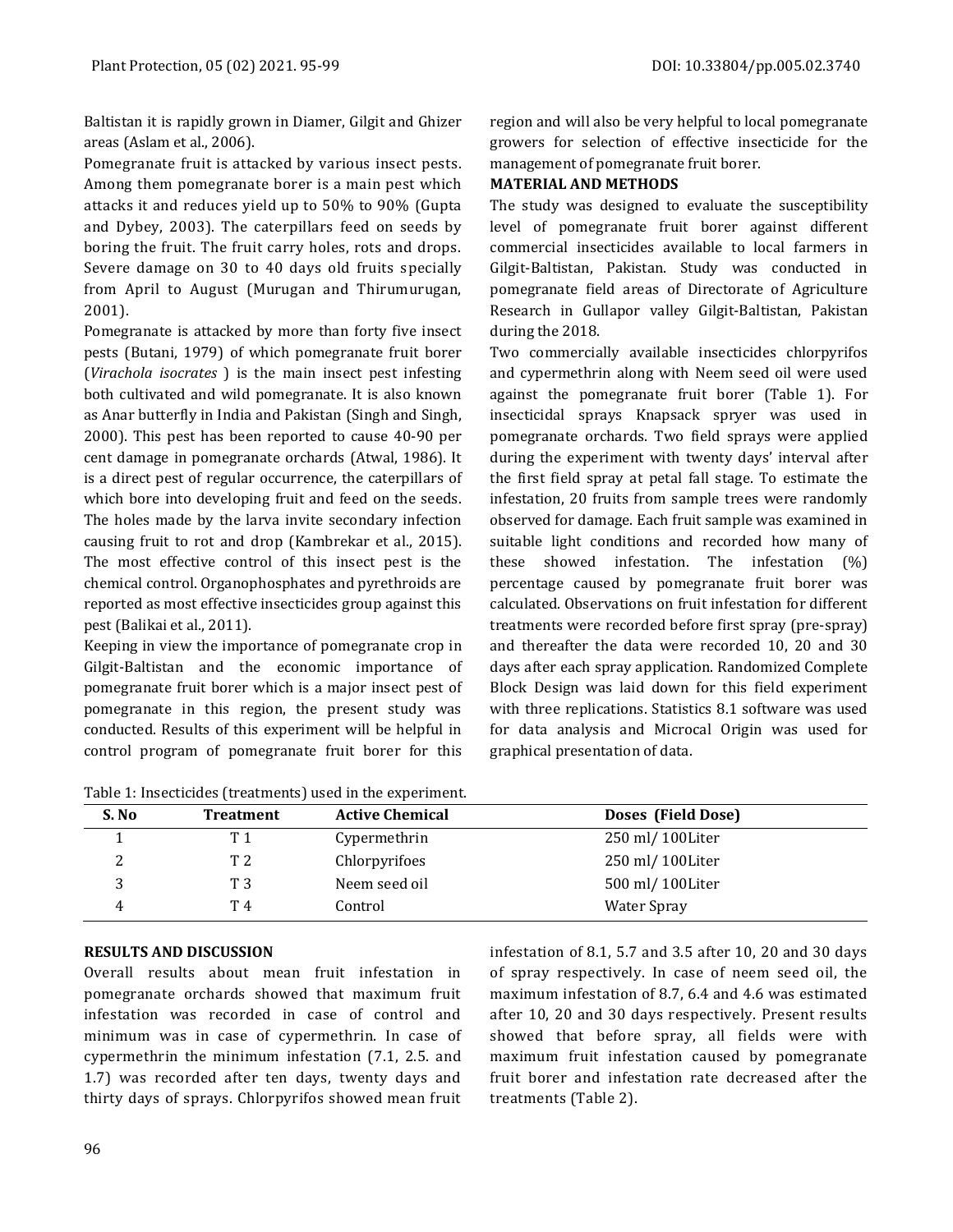| Treatment     | Mean Infestation        |               |               |                  |  |
|---------------|-------------------------|---------------|---------------|------------------|--|
|               | <b>Before Treatment</b> | After 10 days | After 20 days | After 30 days    |  |
| Cypermethrin  | 11.0A                   | 7.1 B         | 2.5C          | 1.7 <sub>C</sub> |  |
| Chlorpyrifos  | 10.8 <sub>A</sub>       | 8.1 B         | 5.7 B         | 3.5 BC           |  |
| Neem Seed Oil | 10.0 <sub>A</sub>       | 8.7 B         | 6.4 B         | 4.6 BC           |  |
| Control       | 10.6A                   | 11 A          | 10.0 A        | 11.6A            |  |
| P             | 1.000                   | 0.0002        | 0.0000        | 0.0000           |  |
| <b>CV</b>     | 18.54                   | 21.64         | 16.73         | 19.48            |  |

Table 2: Effect of treatments on fruit infestation.

Before spray maximum fruit infestation rate was observed and it became decreasing after first spray and minimum infestation was recorded after the third spray and same trend was in case of days. This trend was observed with all insecticides cypermethrin,

**Before Treatment After 10 Days**  $50\,$ After 20 Days After 30 Days 40  $30$ % Infestation 20  $10\,$ Spray 01 Spray 02 Spray 03 Control

Figure 1: Effect of Cypermethrin on fruit infestation caused by *V. isocrates*.



cypermethrin and neem seed oil. Infestation was



Figure 2: Effect of Chlorpyrifos on fruit infestation caused by *V. isocrates*.



Figure 3: Effect of neem seed oil on fruit infestation caused by *V. isocrates*.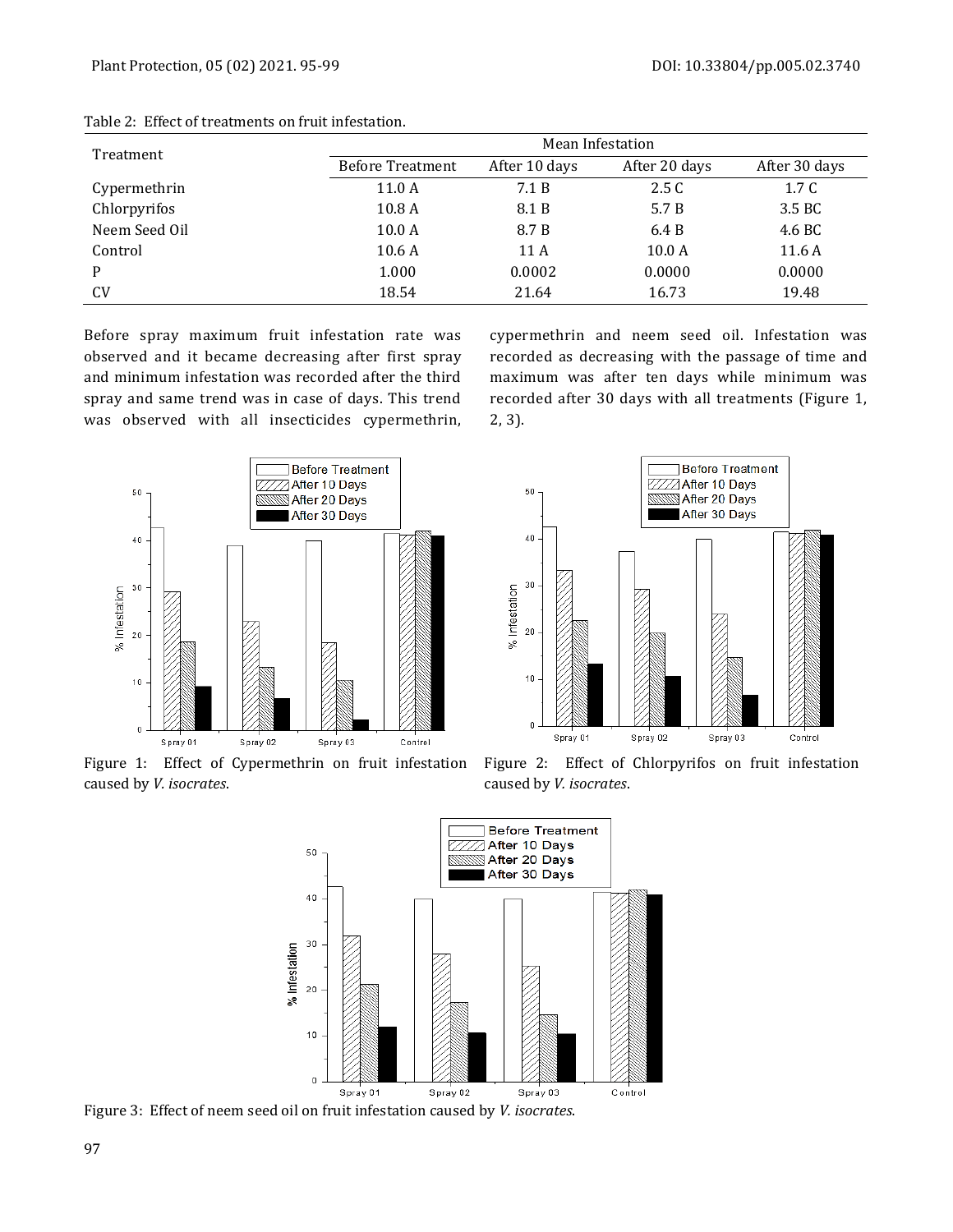Results of present study show that cypermethirn was most effective against pomegranate fruit borer while neem oil was found least effective against fruit infestation. Maximum fruit infestation was recorded in case of control. Results showed that there was significant difference of fruit infestation among the first, second and third spray and there was also significant difference among the results after 10, 20 and 30 days of sprays (Table 2). Maximum weights of fruits were observed in case of cypermethrin followed by chlorpyrifos. Minimum fruit weight was recorded in control (Table 3).

Table 3: Effects of treatments on weight of pomegranate.

| Treatments    | Weight $(g)$ (weight of 15 fruits) |  |  |
|---------------|------------------------------------|--|--|
| Control       | 833.33 D                           |  |  |
| Chlorpyrifos  | 2012.7 B                           |  |  |
| Cypermethrin  | 24054.0 A                          |  |  |
| Neem Seed Oil | 1533.3 C                           |  |  |
| P             | 0.000                              |  |  |
| Cν            | 27.14                              |  |  |

According to present study, use of chemical insecticides was much effective against *V. Isocrates* fruit infestation in pomegranate orchards and same results were also reported that use of chemical insecticides were effective to control insect pest in pomegranate fields (Awate et al., 1977). Results of present study showed that cypermethrin gave maximum efficacy against pomegranate borer while Dubey et al. (1993) reported that phospsamidon was the most effective. One previous study showed that endosulfan was the most effective insecticides against this insect pest (Shevale, 1994). A previous study was also reported that methomyle insecticide has the maximum efficacy against *V. Isocrates*  infestation (Hussain et al., 2016).

Present study showed that cypermthrin was the most favorable insecticide for local pomegranate farmers of this region to control pomegranate fruit borer infestation. From this study it is also concluded that the use of botanical insecticides like neem seed oil which showed good results against fruit infestation, can also be used. Present study will be helpful in IPM program for pomegranate fruit borer control program in future for this region.

## **AUTHOR'S CONTRIBUTION**

All the authors designed the study, performed the experimental work, collected and analyzed the data, wrote the manuscript and reviewed it.

#### **CONFLICT OF INTEREST**

The authors declare no conflict of interest.

#### **REFERENCES**

- Aslam, M.N., Lansky, E.P., Varani, J., 2006. Pomegranate as a cosmeceutical source: pomegranate fractions promote proliferation and procollagen synthesis and inhibit matrix metalloproteinase-1 production in human skin cells. Journal of Ethnopharmacology 103, 311-318.
- Atwal, A.S., 1986. Pests of tropical and sub tropical fruits. Agricultural Pests of India and South East Asia, 205-247.
- Awate, B.G., Naik, A., Dhumal, L.M.V.S., 1977. Chemical control of pomegranate fruit borer *Virachola isocrates*. Fabricius Indian Journal of Plant Protection 5, 211-212.
- Balikai, R.A., Kotikal, Y.K., Prasanna, P.M., 2011. Status of pomegranate pests and their management strategies in India. Acta Horticulturae 890, 569- 583.
- Butani, D.K., 1979. Insect pests of fruit crops and their control: jackfruit. Pesticides.
- Davidson, M.H., Maki, K.C., Dicklin, M.R., Feinstein, S.B., Witchger, M., Bell, M., McGuire, D.K., Provost, J.C., Liker, H., Aviram, M., 2009. Effects of consumption of pomegranate juice on carotid intima–media thickness in men and women at moderate risk for coronary heart disease. The American Journal of Cardiology 104, 936-942.
- Dubey, J.K., Nath, A., Thakur, J.R., 1993. Chemical control of pomegranate fruit borer(s), *Virachola isocrates* (Fabr.) and Deudorix epijarbas (Moore). Indian Forester 119, 928-931.
- Facciola, S., 1990. Cornucopia: a source book of edible plants. Kampong publications.
- Gupta, D., Dybey, J.K., 2003. Bioefficacy of some insecticides against pomegranate fruit borer *Deudorix epijarbas* Moore, VII International Symposium on Temperate Zone Fruits in the Tropics and Subtropics-Part Two 696, pp. 419- 421.
- Hussain, S., Ahmad, B., Iqbal, T., Mehmood, N., Khan, A., Khan, Z., 2016. *In vivo* efficacy of two synthetic insecticides and two bio-extracts against maize stem borer (*Chilo partellus*). Journal of Entomology and Zoology Studies 4, 552-552.

Kambrekar, D.N., Biradar, A.P., Karabhantanal, S.S., 2015.